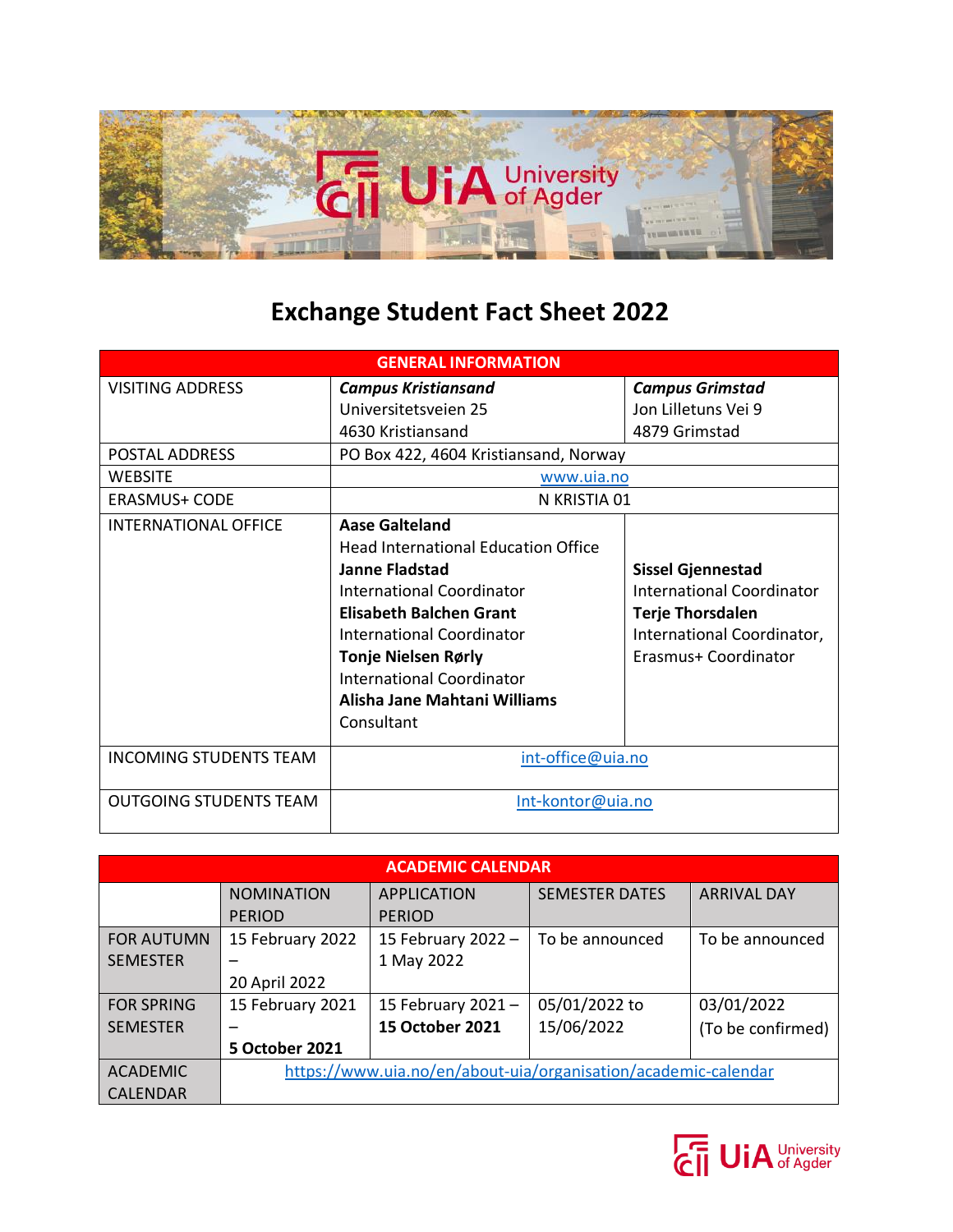| <b>ACADEMIC INFORMATION</b> |                                                                                       |  |  |  |
|-----------------------------|---------------------------------------------------------------------------------------|--|--|--|
| LANGUAGE                    | A minimum of level B2 in English, however no official language certificate            |  |  |  |
| <b>REQUIREMENTS</b>         | required.                                                                             |  |  |  |
| <b>ONLINE LEARNING</b>      | UiA is using from now onwards the Online Learning Agreement system (OLA).             |  |  |  |
| AGREEMENT (OLA)             | More information can be found on this link:                                           |  |  |  |
|                             | https://www.uia.no/en/studies/exchange-students/online-learning-agreement-            |  |  |  |
|                             | ola                                                                                   |  |  |  |
| <b>GPA</b>                  | There is no minimum GPA requirement to participate in the exchange                    |  |  |  |
| <b>REQUIREMENTS</b>         | programme, but some courses will have certain prerequisites.                          |  |  |  |
| <b>NOMINATION AND</b>       | UIA accepts nominations through its online system.                                    |  |  |  |
| <b>APPLICATION</b>          | Please use our online nomination and application system:                              |  |  |  |
|                             | https://www.uia.no/en/studies/exchange-students/how-to-apply-exchange-                |  |  |  |
|                             | students                                                                              |  |  |  |
| <b>COURSE LOAD</b>          | The usual workload is 30 ECTS credits per semester (3 or 4 courses)                   |  |  |  |
| LEVEL OF STUDY              | Both undergraduate / bachelor and graduate / master. Master level courses are         |  |  |  |
|                             | only open to master level students.                                                   |  |  |  |
| <b>COURSES OFFERED</b>      | Students can choose courses across faculties, subject to approval. For full course    |  |  |  |
| <b>TO EXCHANGE</b>          | descriptions see the following link: https://www.uia.no/en/studies/exchange-          |  |  |  |
| <b>STUDENTS</b>             | students/choosing-courses                                                             |  |  |  |
| <b>ONLINE LEARNING</b>      | UiA is using OLA for all incoming and outgoing students. More information can         |  |  |  |
| AGREEMENT (OLA)             | be found on this link: https://www.uia.no/en/studies/exchange-                        |  |  |  |
|                             | students/online-learning-agreement-ola                                                |  |  |  |
| <b>OTHER INFORMATION</b>    |                                                                                       |  |  |  |
| <b>ACCREDITATION</b>        | The School of Business and Law at UiA is one of only two AACSB accredited             |  |  |  |
|                             | business schools in Norway.                                                           |  |  |  |
|                             |                                                                                       |  |  |  |
|                             | <b>ACCREDITED</b>                                                                     |  |  |  |
| <b>INSURANCE</b>            | All the students are required to bring insurance from their home country.             |  |  |  |
|                             | Students from EU/EEA countries must bring a valid European Health Insurance           |  |  |  |
|                             | Card (EHIC), obtainable in their home countries.                                      |  |  |  |
| <b>VISA AND</b>             | <b>EU/EEA Students:</b> Not required to apply for visa or study/residence permit, but |  |  |  |
| <b>RESIDENCE PERMIT</b>     | will need to register with the police if staying for more than three months.          |  |  |  |
|                             | Non-EU/EEA Students: Most nationalities need to apply for a study/residence           |  |  |  |
|                             | permit before coming to Norway, check www.udi.no/en for updated                       |  |  |  |
|                             | information.                                                                          |  |  |  |
| <b>ACCOMMODATION</b>        | International students from outside EU/EEA who are spending a minimum of              |  |  |  |
|                             | one semester at the University of Agder are guaranteed student housing in             |  |  |  |
|                             | shared or single rooms.                                                               |  |  |  |
|                             | More information: https://www.uia.no/en/life-on-campus/student-housing                |  |  |  |
|                             | Housing Office Website: https://www.sia.no/housing/                                   |  |  |  |

## **SUMMER SCHOOL**

**European Integration Summer School (EISS)**